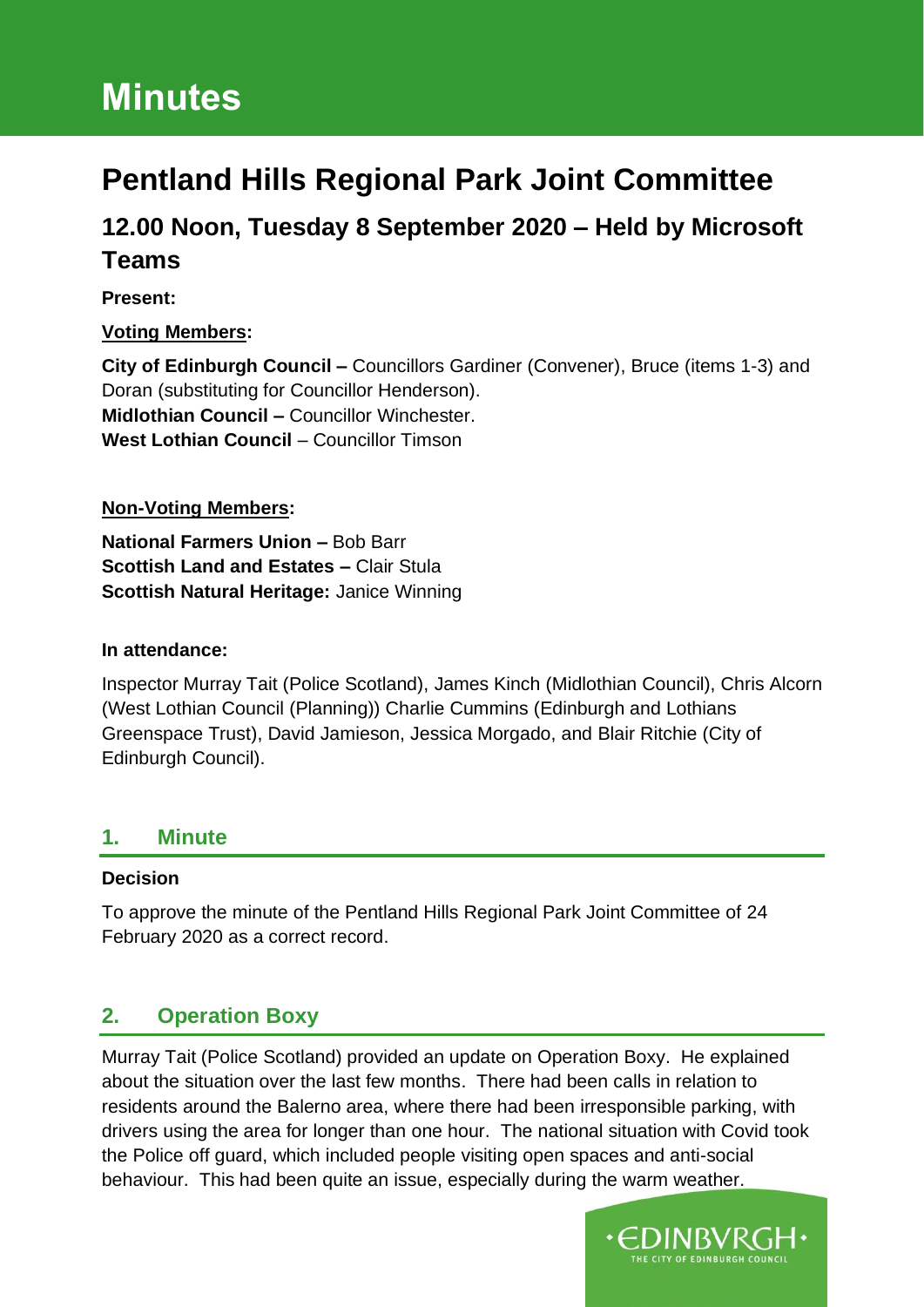Following on from a multi-agency meeting, the Police worked to prevent further instances of irresponsible use. It was hoped to have a multi-agency response, to educate users and to robustly enforce legalisation. There was a need to increase police visibility, to develop clear lines of communication and for all partners to feed information. It was hoped to make good use of social media, to make the best use of cycle and foot and mountain patrols, and to reduce the carbon footprint. The main bulk of the team was made of up of the community team at Oxgangs and a group of probationers from Police College. There had also been a request for special constables. Throughout this time, there had been joint patrols and contact had been made with water bailiffs. There was engagement with various campsites, which included six dispersals mostly around campsites. They would be undertaking this operation again next year, when appropriate.

The Convener thanked Murray Tait for his report. This had been a consolidated operation and hopefully the public would be aware that the police and other agencies would act to help prevent antisocial behaviour, to make the hills safe. It might be necessary to scale this up for next year.

#### **Decision**

That the Joint Committee would work with the Police in future to ensure that lessons had been learned and there would be progress to ensure peoples' safety in the hills.

## **3. Managing Increased Vehicular Access and irresponsible Camping in the Pentland Hills Regional Park**

David Jamieson (The Parks, Greenspace and Cemeteries Manager) reported on managing increased vehicular access and irresponsible camping in the Pentland Hills Regional Park. He indicated that the recent health crisis had highlighted a range of growing recreational and traffic management pressures on the Pentland Hills Regional Park (PHRP), notably irresponsible wild camping, anti-social behaviour, and a significant rise in the use of car parks, causing overflow onto adjacent access roads.

The report by the Executive Director of Place addressed these issues, proposing a series of actions that if implemented would help limit their impact on the sustainable use of and access to the Regional Park. The specific measures proposed related to the Regional Park were: enhanced traffic and parking controls, creating additional off-road parking provision, development of active travel alternatives, creation of a formal ecocamping facility with toileting provision, enforcement of Park Management Rules, and the introduction of parking charges to raise revenue to pay for these specific measures.

Discussion took place and the following points were made:

#### **(A) ENHANCED TRAFFIC AND PARKING CONTROLS**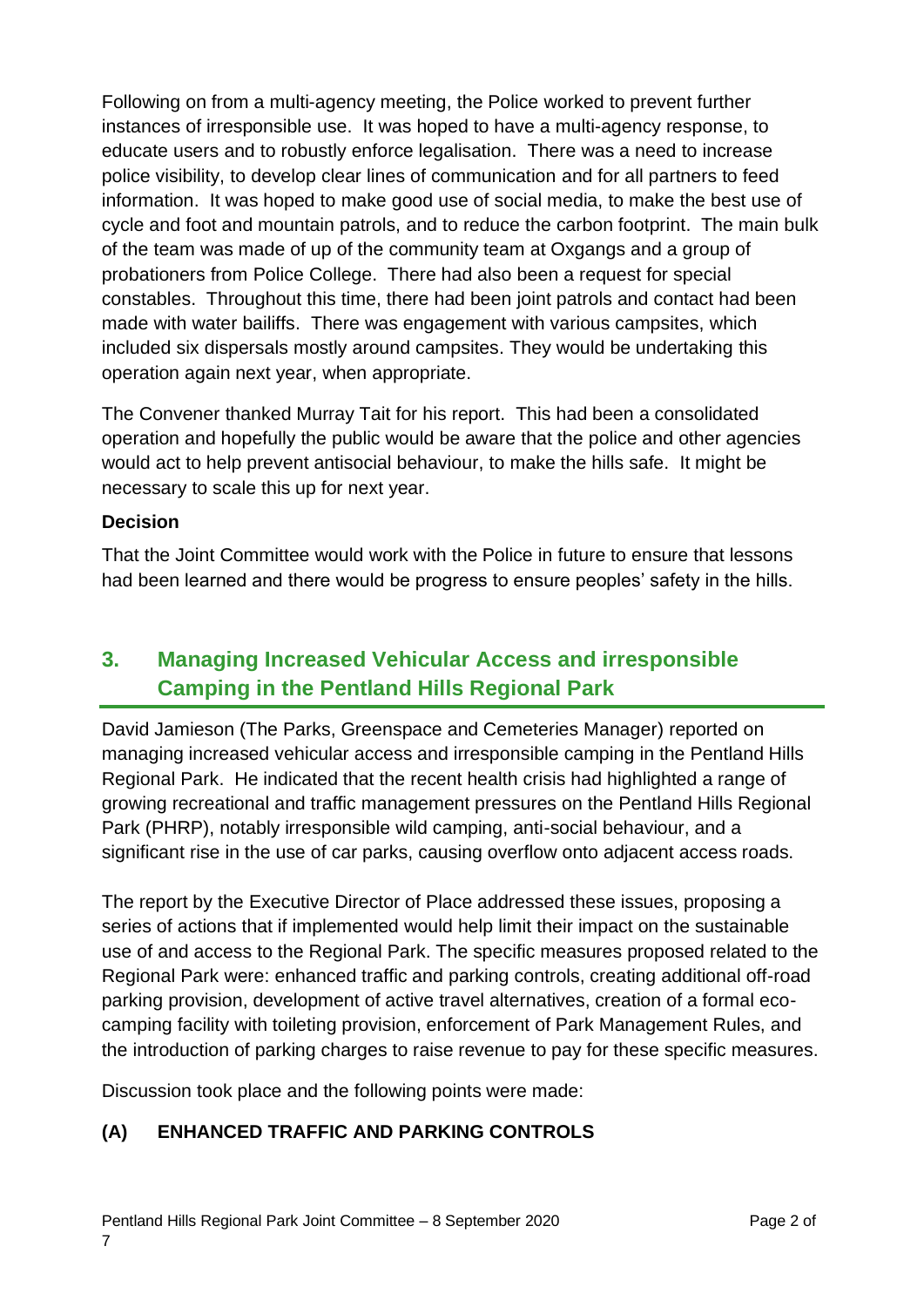- There should an appropriate speed limit imposed, considering the narrow twisting road and the range of users.
- There should be feedback from the consultation.
- What were the major challenges in West Lothian caused by traffic?
- How it would be possible to influence the entrance points.
- What could be done to facilitate parking.
- Encouraging walking was important but some people needed cars.
- Balerno should be one of the gateways into the Pentlands.
- Paths/pavements should be provided to facilitate access.
- It was necessary to ensure traffic flow and stop people parking on verges.
- There should be the provision of buses for the elderly and disabled.

Bob Barr indicated that dropping speed limits might not help as it was necessary to help the flow of traffic. People might just ignore an excessive number of double yellow lines, and it might be better to put up signs prohibiting parking on verges and cutting verges. It was also necessary to provide buses for the elderly and disabled.

#### **(B) UPGRADING CAR PARKS**

- There were difficulties with access to Bonaly and Harlaw Car Parks.
- Car parking was important.

#### **(C) CREATION OF A FORMAL ECO-CAMPING FACILITY WITH TOILETING PROVISION,**

- Excessive camping caused damage to trees.
- The toilet facility at Harlaw should be re-opened or other options considered.
- There would be a council wide decision on the re-opening of toilets made at the Transport and Environment Committee on 6 October.
- Families should be allowed safe access and dangerous activities stopped.
- The campsite presence helped to informally police activities.
- Funding might be generated by introducing mandatory charging for parking. There had to be a certain level of income to make investment.
- Any income would be ring fenced for the park.
- It was necessary to ensure spaces for customers paying an annual levy.
- Consideration could be given to devices such as car counters on phone apps to establish the availability of spaces.
- It might be possible to get input from the universities for this issue.

#### **Decision**

- 1) Proposed traffic management measures be referred to the relevant Committees of Midlothian and the City of Edinburgh Councils.
- 2) A business case for the upgrading and expansion of principal car parks be presented at the next Joint Committee meeting.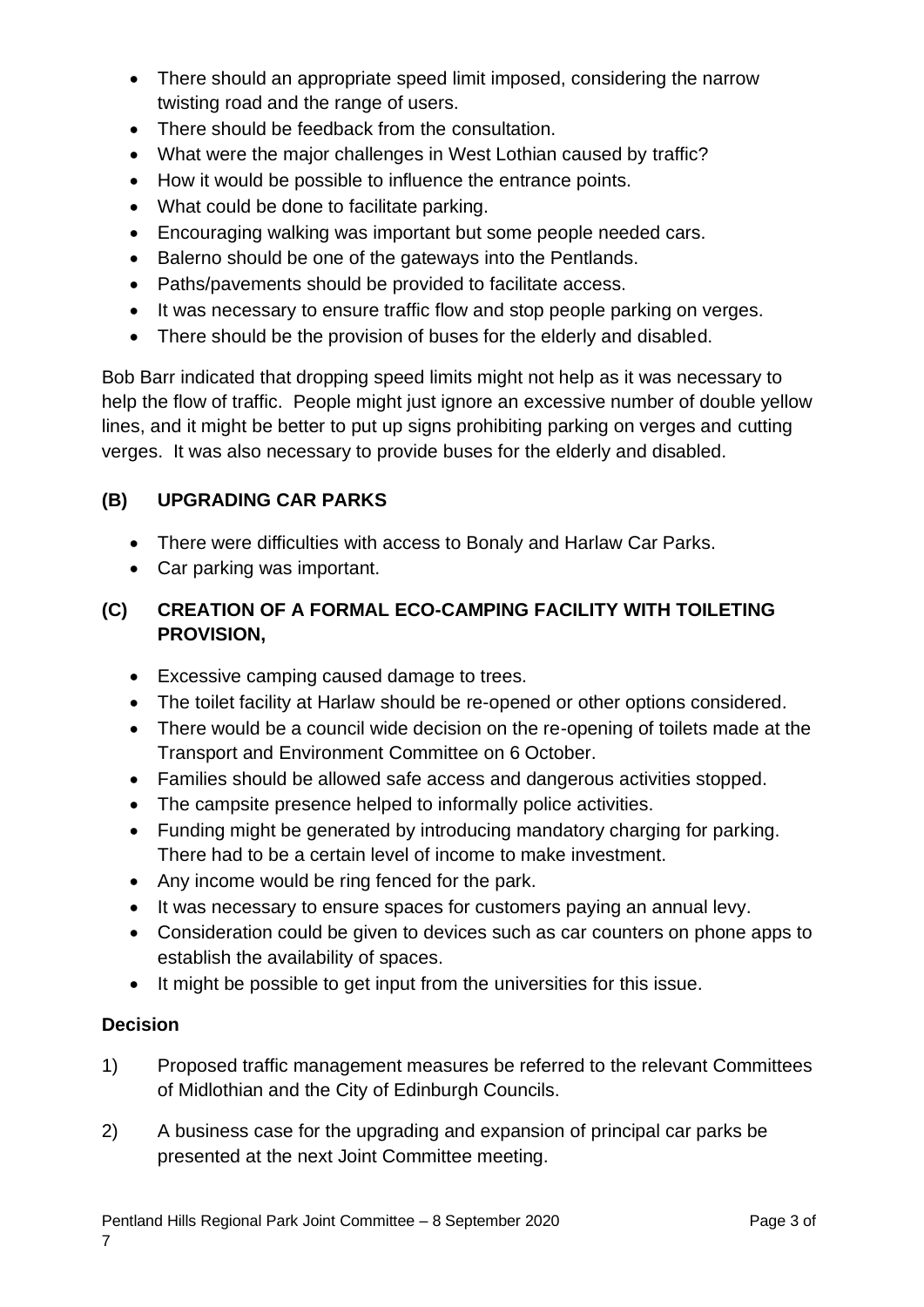- 3) A report be submitted to the next Joint Committee meeting exploring sustainable access and active travel opportunities.
- 4) A business case for establishing an eco-campsite be presented at the next Joint Committee meeting.
- 5) A business case for introducing mandatory parking charges be presented at the next Joint Committee meeting.

#### **6) ENHANCED TRAFFIC AND PARKING CONTROLS**

- a) For enhanced traffic and parking controls, Jessica Morago (the Senior Natural Heritage Officer) to check out if it was possible to restrict access after certain times, when it would be busy for the farming community and arrange bus shuttles and carry out a consultation on to see if there was an economic case.
- b) The Senior Natural Heritage Officer to liaise with officers to determine what measures were required out with the parks remit to make this work.
- c) Park Management to liaise with Transport Scotland to introduce a clear way along A702.
- d) The Parks, Greenspace and Cemeteries Manager to take the themes of upgrading the car parks (and promoting active travel), to look at these again and come back to the Joint Committee with a business case.
- e) The Parks, Greenspace and Cemeteries Manager to action Bob Barr's comments on this issue (see item 3a)

#### **7) UPGRADING CAR PARKS**

The Parks, Greenspace and Cemeteries Manager to consider upgrading car parks through the consolation process, and to ensure that they were fit for purpose for 21st century**.**

#### **8) CREATION OF A FORMAL ECO-CAMPING FACILITY WITH TOILETING PROVISION.**

- a) The Parks, Greenspace and Cemeteries Manager to investigate further the creation of a formal eco-camping facility with toileting provision and come back to the next meeting and then have a consultation exercises.
- b) The Convener to e-mail the link to Janice Winning's comment and get feedback.
- c) To arrange a consultative forum with landowners in October to discuss the various themes and have a "wrap up" committee in November to reflect on the consultation.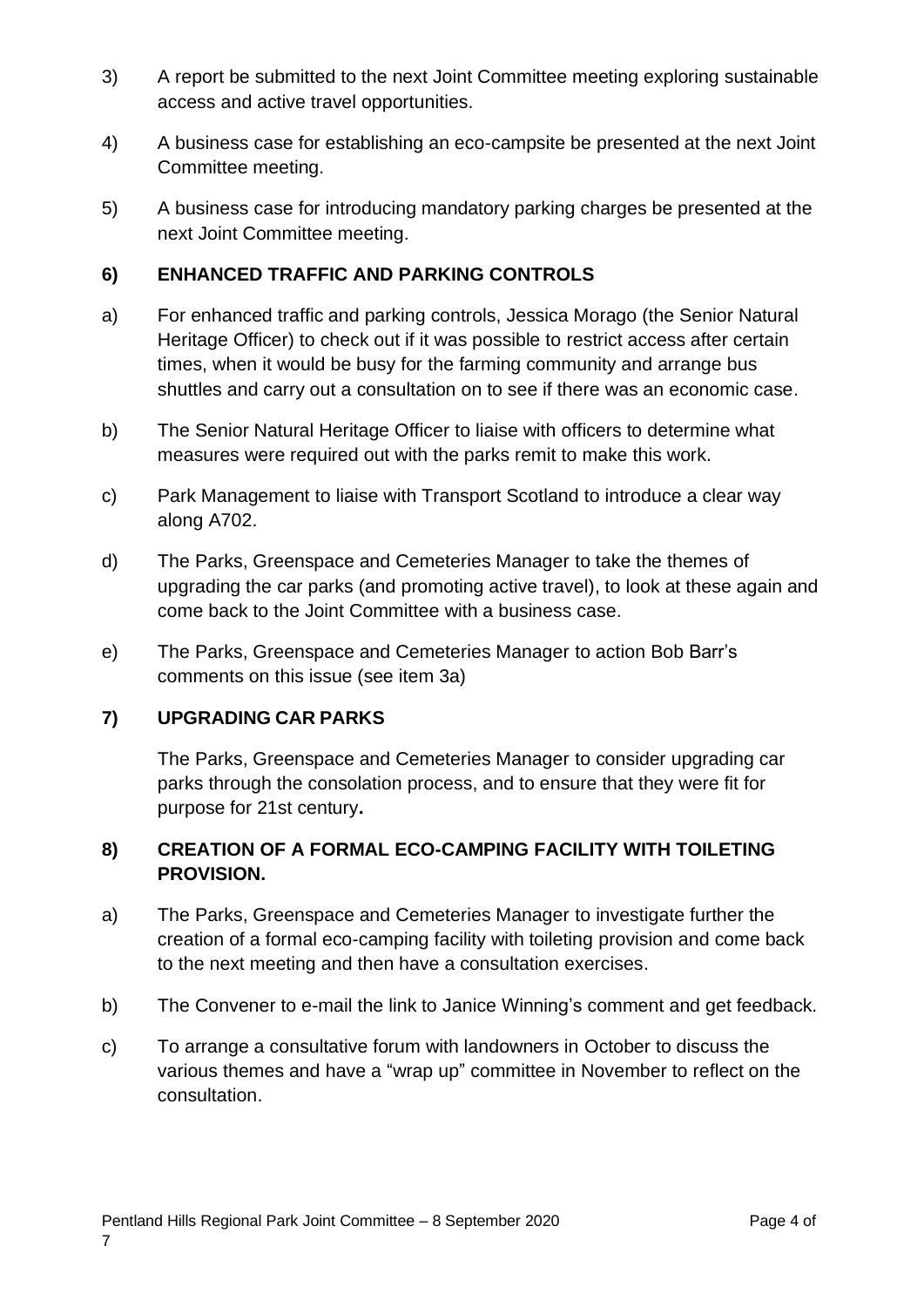## **4. Update on Heritage Lottery Fund Pentland Path Project**

Charlie Cummins (Edinburgh and Lothians Greenspace Trust) gave update on the Heritage Lottery Fund Pentland Path Project. It was necessary to determine the source of funding. Car parking charges was a significant mechanism for generating income. Work was on hold because lottery funding was paused, except for Covid response work. He had held discussions with Scottish Forestry before the Covid Pandemic. They wanted to work in partnership up with other bodies, to make Pentlands a climate park and to look at the potential for biodiversity and improve access. There was the potential to include mitigation approaches which would also incorporate health benefits. Edinburgh Airport might be a sponsor and this was the type of activity that agencies might become involved with. Discussions were taking place with Nature Scotland. He would provide updates at the next meeting of the Joint Committee. Discussions had also been taking place on the Pentlands to Portobello route, involving Sustrans and local authority funding.

Discussion took place and the following points were made.

- The Pentlands were near a large population of about 750,000 people.
- If investment could be generated, this would benefit Edinburgh and the Lothians.
- Forestry restoration and peatland restoration were both important and this should be included in discussions with forestry partners.
- The Council should be committed to provide funding.
- It was necessary to find different match funders
- That peatland restoration and carbon capture was important.
- Nature Scotland had expertise on peatland.
- Work was taking place with landowners.
- Flood prevention was being checked out.
- The generation of revenue could be used to obtain money from other funders.
- There was a strong case for a lottery funding application that investing in the Park would help with peoples wellbeing and save money in the long term.

#### **Decision**

To take action for flood prevention and to work with Charlie Cummins and all other partners to maximise what could be achieved.

## **5. Pentland Hills Regional Park Management Update**

The Parks, Greenspace and Cemeteries Manager provided an update on the Pentland Hills Regional Park Management. This included the regional park team and where it stood in the structure, There was formal consultation place function earlier this year, but that was suspended to consider the wider council review. The adaptation and renewal program had been established. This was a council wide review of services, with new structures being planned. The initial proposals would be presented next October and the Regional Park Team would be part of that. There might be changes later this year.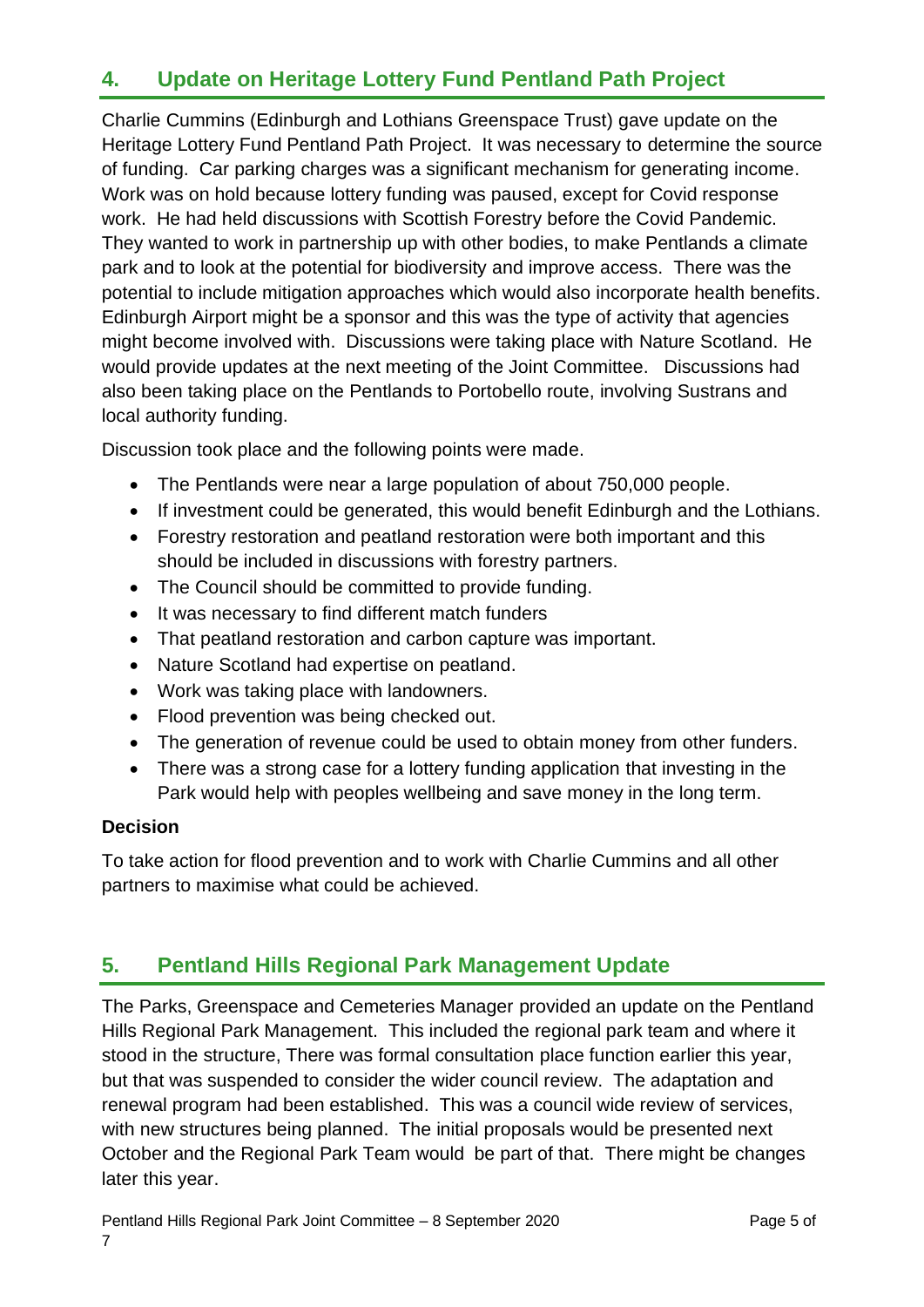Discussion took place and the following points were made:

- Whether here had been any changes due to Covid in West Lothian and Midlothian Councils.
- That there had been no new developments in West Lothian Council.
- Discussions were taking place regarding restructuring in Midlothian Council.

The Convener indicated that the Ski Centre would be getting substantial investment from the Council. There had been discussions about the possible installation of a Lothian bus route to the Ski Centre, which would benefit visitors. With investment in the Ski Centre, there might be renewed focus on the park.

#### **Decision**

When the Parks, Greenspace and Cemeteries Manager had the information on the restructuring and review of council services and the place of the Regional Park Team in the structure, he would share it with the Joint Committee.

## **6. Strategic Management Plan - Update on the Final Draft**

The Senior Natural Heritage Officer reported on the Strategic Management Plan Update. She indicated that the time factor was essential, the team was currently focussing on the Covid lockdown and she would provide a final report at next meeting of the Joint Committee.

The Convener thanked the Officer for her timeous work on the report in relation to camping and would look forward to the update on the Strategic Management Plan at next meeting of the Joint Committee.

He also drew attention to the good work of the Park Team and hoped that any restructuring would increase its ability to work for the park, taking into account the wide use of the park.

#### **Decision**

To note the update.

## **7. Farmers and Landowners – Any Other Items they would like to see in the Consultative Forum Agenda**

The Convener indicated that he would consider any items submitted for the Consultative Forum.

#### **Decision**

Bob Bar to e-mail Committee Services or the Convener with any matters to be considered at the Consultative Forum.